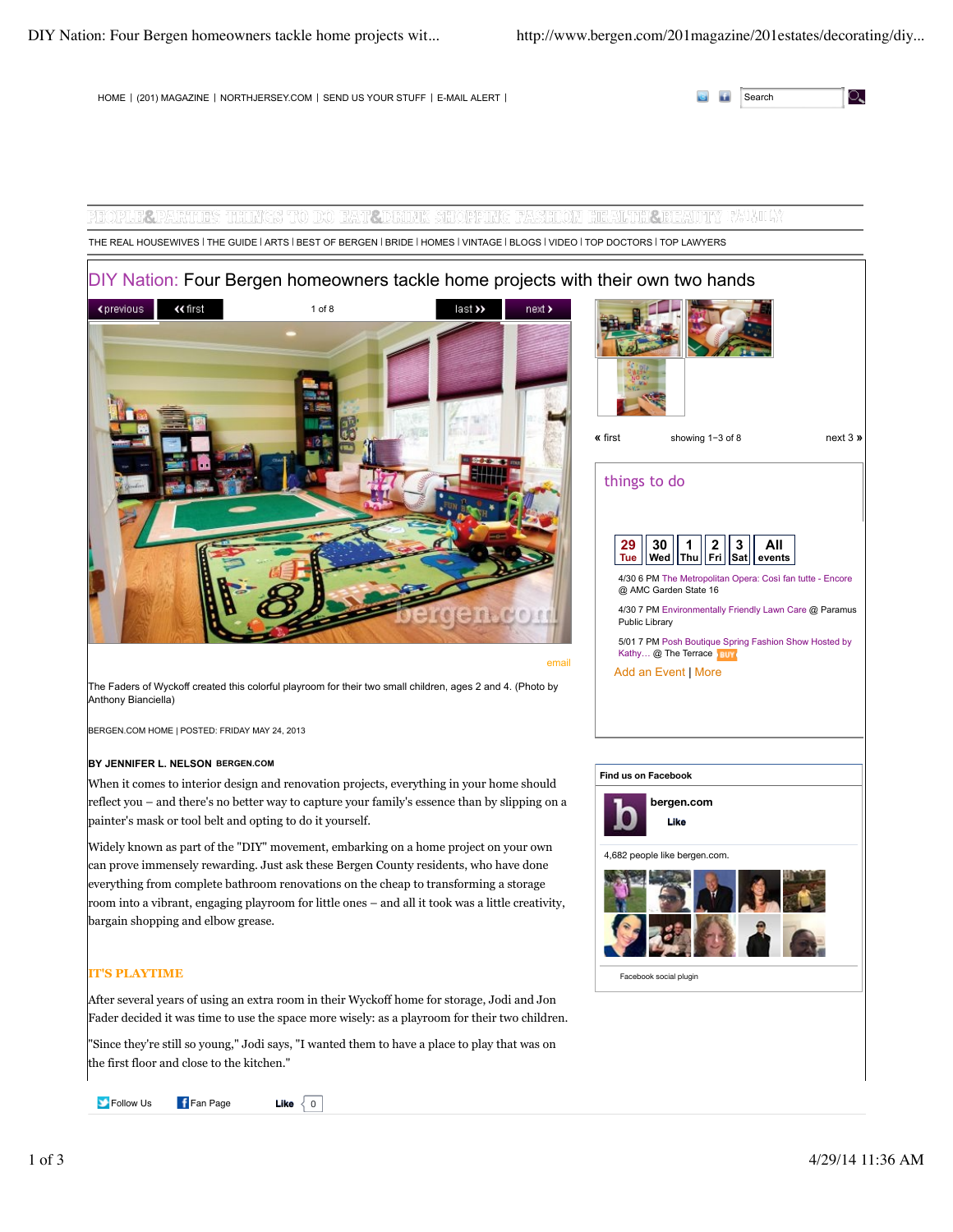their son, Charlie, 4, and daughter, Addison, 2. After several visits to stores and online retailers like Ikea, Land of Nod and acarpets.com, the Faders ended up with a variety of kid-friendly furniture and storage pieces to help keep toy clutter to a minimum.

"We even put up shelves to display their artwork," Jodi says, "so that we could all actually see and appreciate it."

They painted the walls in a green horizontal stripe pattern and then began the hunt for decorative, functional pieces that would satisfy their children's unique interests. Those included a train table, a baseball chair, a street-themed carpet for their son's cars or alphabet decals, and an arts-and-crafts table for their daughter. The Faders' finished DIY design kept function in mind; the age-appropriate toys are stored within easy reach of each child so the kids can play to their heart's content while mom makes dinner or takes care of other responsibilities.

"If you think about what your children are interested in and make that your design scheme," Jodi says, "you can find lots of great pieces that they'll enjoy and mix it in with functional furniture like shelves and toy benches to help keep things neat and organized."

### **LOVE WALL**

Edgewater resident Vanessa DeLeon knows it doesn't have to be Valentine's Day to celebrate your relationshipÉor your favorite four-legged friends. That's why she and her boyfriend, Bobby, put their creativity to good use to create what the couple affectionately refers to as a "Love Wall" – a collage of memorabilia collected throughout the duration of their relationship, from framed photographs to shadow boxes containing ticket stubs to wooden letters spelling out their initials or favorite quotes.

"We had this huge blank wall and really didn't know what to do with it," DeLeon says. "We thought about commissioning an artist or putting up wallpaper but didn't want to commit ourselves to a particular design."

Instead, they opted for a can of paint and got to work collecting items that could serve as a visual representation of their relationship, including plenty of mementos related to their two Cairn Terriers, Fendi and Gucci.

"It's definitely a conversation piece," DeLeon says. "And the best part is that we're always replacing or adding new items. It's constantly evolving, just like a relationship."

An interior designer, DeLeon says the love wall is an easy and fun DIY project that anyone can do, whether you're celebrating a couple, a family, a new baby or even your employees in an office space.

"It's the perfect home project," she says. "Anyone can do it, you can use any wall and there are so many unique ways to customize it. It's a fun, inexpensive way to make a big statement in your home."

#### **SHOWERING WITH STYLE**

Though Hillsdale residents Jacki Tate, a color consultant, and her husband, Adam, who owns a furniture assembly business in Hillsdale, are quite possibly the ideal couple for DIY projects, the renovations they completed in two of their bathrooms are easy (and inexpensive) to replicate.

"With just a few minor changes," Jacki says, "you can really make an unbelievable difference."

The Tates felt the bathrooms' old-fashioned décor – think dark paneling and green floor tiles – were in desperate need of an upgrade. Like most DIYers, their goal was to keep costs

**Follow Us** FFan Page

| Recommendations                                                                                                                                      |               |  |  |  |  |
|------------------------------------------------------------------------------------------------------------------------------------------------------|---------------|--|--|--|--|
| Log in to Facebook to see your friends'<br>Log In<br>recommendations.                                                                                |               |  |  |  |  |
| Splish Splash: Pier 13 hosts Slip n Slide party  <br>Bergen.com<br>8 people recommend this.                                                          |               |  |  |  |  |
| Yee-Haw!: Hackensack PBA hosts country<br>festival at Foschini Park   Bergen.com<br>21 people recommend this.                                        |               |  |  |  |  |
| Social Scene: Prestige MINI of Ramsey holds<br>7th annual Toy Drive Rally to deliver gifts for<br>children   Bergen.com<br>23 people recommend this. |               |  |  |  |  |
| Heathers Picks: Best Dressed of September<br>2013   Bergen.com<br>13 people recommend this.                                                          |               |  |  |  |  |
| Facebook social plugin                                                                                                                               |               |  |  |  |  |
|                                                                                                                                                      |               |  |  |  |  |
| Latest tweets from @bergendotcom                                                                                                                     |               |  |  |  |  |
| Tweets                                                                                                                                               | <b>Follow</b> |  |  |  |  |
| bergen.com<br>@bergendotcom                                                                                                                          | 2h            |  |  |  |  |
|                                                                                                                                                      |               |  |  |  |  |
| Social Scene: Promise Foundation hosts 2014 spring<br>gala in Paramus ow.ly/2G8LKa                                                                   |               |  |  |  |  |
| bergen.com                                                                                                                                           | 18h           |  |  |  |  |
| @bergendotcom                                                                                                                                        |               |  |  |  |  |
| Social Scene: Habitat for Humanity of Bergen County<br>hosts 20th annual gala ow.ly/2G7ecD                                                           |               |  |  |  |  |
| Expand                                                                                                                                               |               |  |  |  |  |
| <b>The bergen.com</b>                                                                                                                                | 20h           |  |  |  |  |
| Tweet to @bergendotcom                                                                                                                               |               |  |  |  |  |
| Follow @bergendotcom on Twitter   More tweets                                                                                                        |               |  |  |  |  |
|                                                                                                                                                      |               |  |  |  |  |
|                                                                                                                                                      |               |  |  |  |  |
|                                                                                                                                                      |               |  |  |  |  |
|                                                                                                                                                      |               |  |  |  |  |
|                                                                                                                                                      |               |  |  |  |  |
|                                                                                                                                                      |               |  |  |  |  |